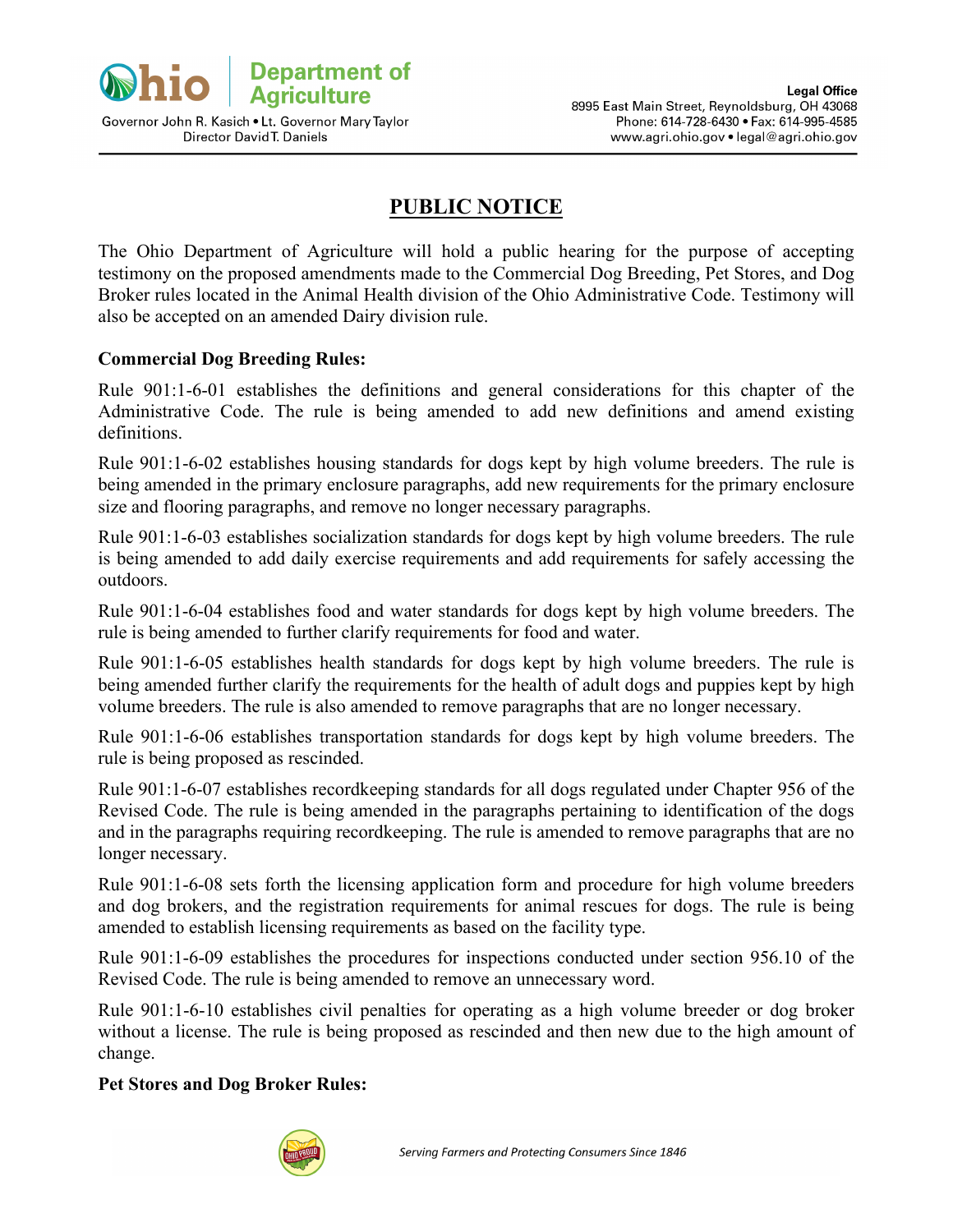Rule 901:1-8-01 outlines the definitions used in Chapter 901:1-8. The rule is being amended to provide additional clarification to existing definitions.

Rule 901:1-8-02 sets forth the licensing procedures for pet stores in the state of Ohio. The rule is being amended to remove the licensing fee which is located in Revised Code and a LSC stylistic change.

Rule 901:1-8-03 outlines the microchip requirements for all dogs displayed, offered for sale, delivered, bartered, auctioned, brokered, given away, transferred, or sold by a pet store. The rule is being amended to include dog brokers in the requirement for identification.

Rule 901:1-8-04 outlines the recordkeeping requirements of pet stores. The rule is being amended to require the length of time and location of records to be kept by pet stores.

Rule 901:1-8-05 outlines the recordkeeping requirements of dog brokers. The rule is being amended to require the address of the physical location of the supplier of the dog to be kept by dog brokers.

## **Dairy Rule:**

Rule 901:11-2-26 outlines the cleaning and sanitization of all equipment used in receiving, storing, and processing milk. The rule is being amended to correct LSC manual requirements and remove temperature requirements.

The hearing will be held on:

**March 30, 2022 at 11:00 A.M. Ohio Department of Agriculture Bromfield Administration Building Hearing Room 129 (Seminar "A") 8995 East Main Street Reynoldsburg, Ohio 43068-3399.**

The hearing will be conducted in accordance with Chapter 119 of the Revised Code. Any person affected by the rule package may appear and be heard in person, by his attorney, or both, may present his position, arguments, or contentions, orally or in writing, offer and examine witnesses, and present evidence tending to show that the no change rule package, if adopted or effectuated, will be unreasonable or unlawful.

**More information on the rule package, including a business impact analysis and copies of the rules, can be found at** <http://www.agri.ohio.gov/proposedrules/proposedrules.aspx> **or by visiting the Register of Ohio at** [www.registerofohio.state.oh.us.](http://www.registerofohio.state.oh.us/)

Individuals wishing to listen in during the public hearing may call (614) 721-2972 then enter 590060584#. Testimony will not be received telephonically.

Any person who wishes to present his position, arguments, or contentions in writing, other than at the public hearing, may do so by either mailing his or her written comments to the Ohio Department of Agriculture, c/o Legal Section, 8995 East Main Street, Reynoldsburg, Ohio 43068; by email at [ecomments@agri.ohio.gov,](mailto:ecomments@agri.ohio.gov) or by transmitting by facsimile at  $(614)$  995-4585. Written comments